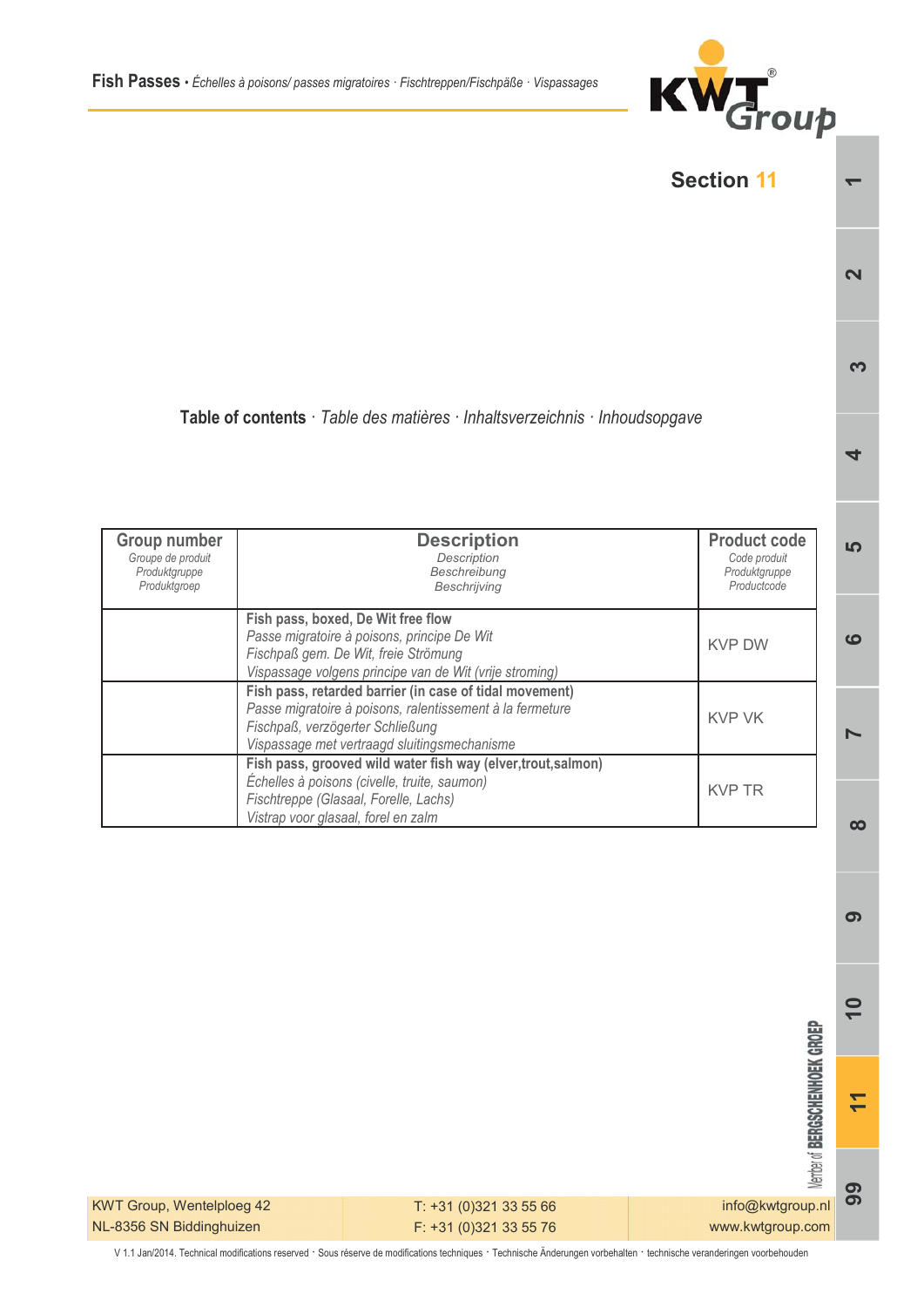La directive-cadre euro-

KVP-DW, VK, TR

Following the European Water Framework Directive 2000/60/EC, water barriers will be implemented that may be preventing fish migration. In England and Wales, the Eel regulation 2009 was implemented as a result of the Council regulation 1100/2007 thus providing passage ways for eels over barriers and obstructions. In other European countries. similar actions will be developed.

KWT fish passes and wild water simulation ramps are widely used in combination with tilting weirs and penstocks.

**KVP-DW** is a Dutch invention; fish migrate, where barrier level differences are limited, through various chambers of the fish pass. The KVP-DW can be round. rectangular or actuator driv $en$ 

**KVP-VK** has been developed for tidal waters: it delays the closure time of non-return valves considerably leaving ample time for fish to migrate.

**KVP-VS** is a further development on the automatic DeWit principle, however the water flow is strongly reduced thus limiting the loss of water from high to low levels.

**KVP-TR** allows wild water fish (trout, salmon) and eel to migrate to higher waters alongside the water barrier.

péenne 2000/60/EC a imposé une régulation intensive des cours d'eau qui, en créant des obstacles, rend pratiquement impossible la migration des poissons. La directive-cadre relative à l'eau pose des exigences spéciales en terme de population halieutique. Une nouvelle législation est également attendue ailleurs en Europe. Échelles à poissons et passes migratoires de KWT sont mises en œuvre dans de nombreux pays, en combinaison avec des déversoirs et des vannes.

La KVP-DW a été concue selon le principe de DeWit : applicable dans les basses terres où la régulation du niveau d'eau dans les fossés et les canaux est nécessaire. La KVP-DW est disponible en modèle rectangulaire ou circulaire.

La KVP-VK est mise en ceuvre surfout dans les estuaires où existent de forts mouvements de marée. Un mécanisme de flotteur permet, en retardant la fermeture des vannes de déversement, de prolonger la migration des poissons.

KVP-VS est une passe migratoire à régulation autonome qui empêche les pertes d'eau de la passe migratoire de DeWit standard : elle est applicable en cas de grandes différences de niveau.

La KVP-TR est une échelle à poissons conçue pour le saumon et la truite : elle est souvent combinée avec une échelle spécialement conçue pour les jeunes anguilles (civelles).

Infolge der Europäischen Rahmenrichtlinie 2000/60/EG werden Wasserläufe intensiver reguliert. Dadurch entstehen Behinderungen, die die Fischmigration praktisch unmöglich machen. Die Wasserrahmenrichtlinie stellt spezielle Anforderungen an den Fischstand. Auch in anderen Teilen Europas sind Neuregelungen zu erwarten. Die Fischpässe und Fischtreppen von KWT werden in vielen Ländern zusammen mit Wehren und Absperrschiebern verwendet.

Der KVP-DW ist ein Fischpass, der sich speziell für niedrig gelegene Gebiete eignet, wo eine Regulierung des Wasserstands in Wassergräben und Kanälen erforderlich ist. Er ist in rechteckiger oder runder Ausführung lieferbar.

Der KVP-VK wird hauptsächlich in Flussmündungen mit starken Ebbe- und Flutbewequngen eingesetzt. Durch einen Schwimmermechanismus wird das Schließen der Rückstauklappen verzögert. sodass die Fische länger hindurch schwimmen kön $n \in \mathbb{R}$ 

Die KVP-VS ist eine autonom regulierende Fischschleuse, die die hohen Wasserverluste der standardmäßig verwendeten Beckenfischpässe mit wasserdurchströmten Öffnungen vermeidet. Sie ist vor allem gut bei größeren Höhenunterschieden einsetzbar

Die KVP-TR ist eine auf Lachs und Forelle ausgelegte Fischtreppe. Sie wird oft in Kombination mit einer speziell für Jungaal (Glasaal) entwickelten Treppe verwendet.

Als gevolg van de Europese Kaderrichtlijn 2000/60/EC zullen waterstromen intensiever gereguleerd worden: hierdoor ontstaan obstructies welke vismigratie praktisch onmogelijk maken. De Kaderrichtlijn Water (KRW) stelt speciale eisen aan de visstand. Verdere regelgeving wordt ook elders in Europa verwacht. KWT vispassages, en vistrappen, worden in veel landen toegepast in combinatie met stuwen en afsluiters. **KVP-DW** is ontwikkeld volgens het DeWit principe: toepasbaar in het laagliggende landschap waar niveaurequlering in sloten en vaarten nodig is. De KVP-DW kan rechthoekig of rond geleverd

**KVP-VK** wordt vooral ingezet in riviermondingen waar sterke eb- en vloed bewegingen bestaan. Door een vlottermechanisme wordt het sluiten van lozingskleppen vertraagd waardoor vismigratie langer mogelijk blijft.

worden

**KVP-VS** is een autonoom regulerende vissluis, en voorkomt het grote waterverlies van de standaard DeWit vispassage; vooral bij grotere niveauverschillen toepasbaar.

**KVP-TR** is een vistrap ontworpen voor zalm en forel; vaak gecombineerd met een trap speciaal ontwikkeld voor jonge paling (glasaal).

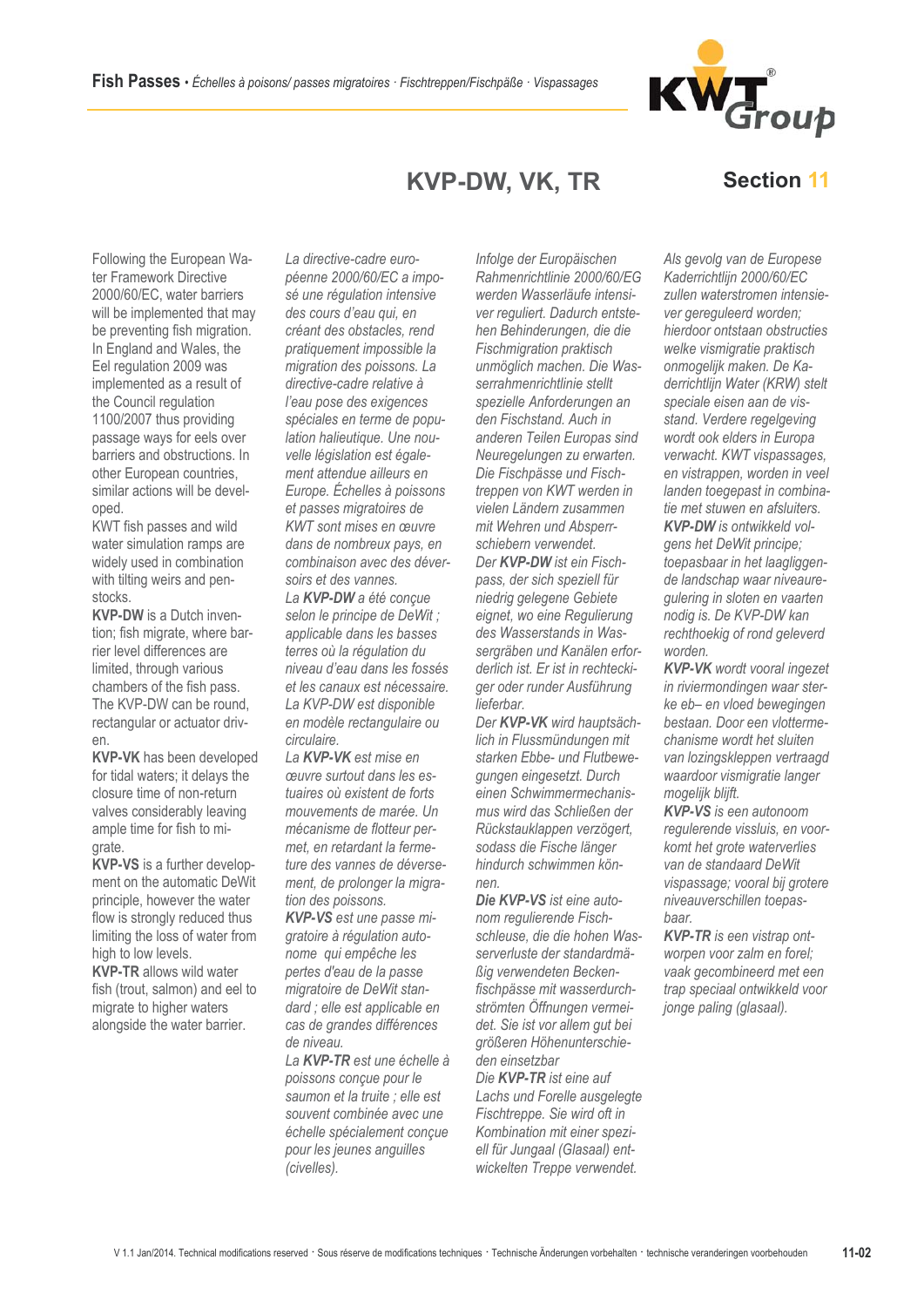Fish Passes · Échelles à poisons/ passes migratoires · Fischtreppen/Fischpäße · Vispassages



**Section 11** 

## **DeWit fish pass**

DeWit échelle à poison DeWit Fischpaß DeWit vispassage

|                           | <b>TITLET</b>   |                 |
|---------------------------|-----------------|-----------------|
| <b>Free Flow</b>          |                 |                 |
| Courant libre             |                 |                 |
| Freier Durchfluß          | DW <sub>1</sub> | DW <sub>3</sub> |
| Vrije doorstroom          |                 |                 |
| <b>Controlled Flow</b>    |                 |                 |
| Courant controlé          |                 |                 |
| Kontrollierter Durchfluß  | DW <sub>2</sub> |                 |
| Gecontroleerde doorstroom |                 |                 |

KVP-DW

**DW1.** Rectangular, separate compartments, free flow Angulaire avec compartiments séparés et circulation libre Eckig mit getrennten Kammern und freiem Durchfluss *>4:86<4C64B274834=2><?0AC8<4=C4=4=EA8943>>ABCA><8=6*







**1**<br> **1**<br> **1** 

**+** 

 $\overline{\mathbf{N}}$ 

Ю

ശ

L

 $\infty$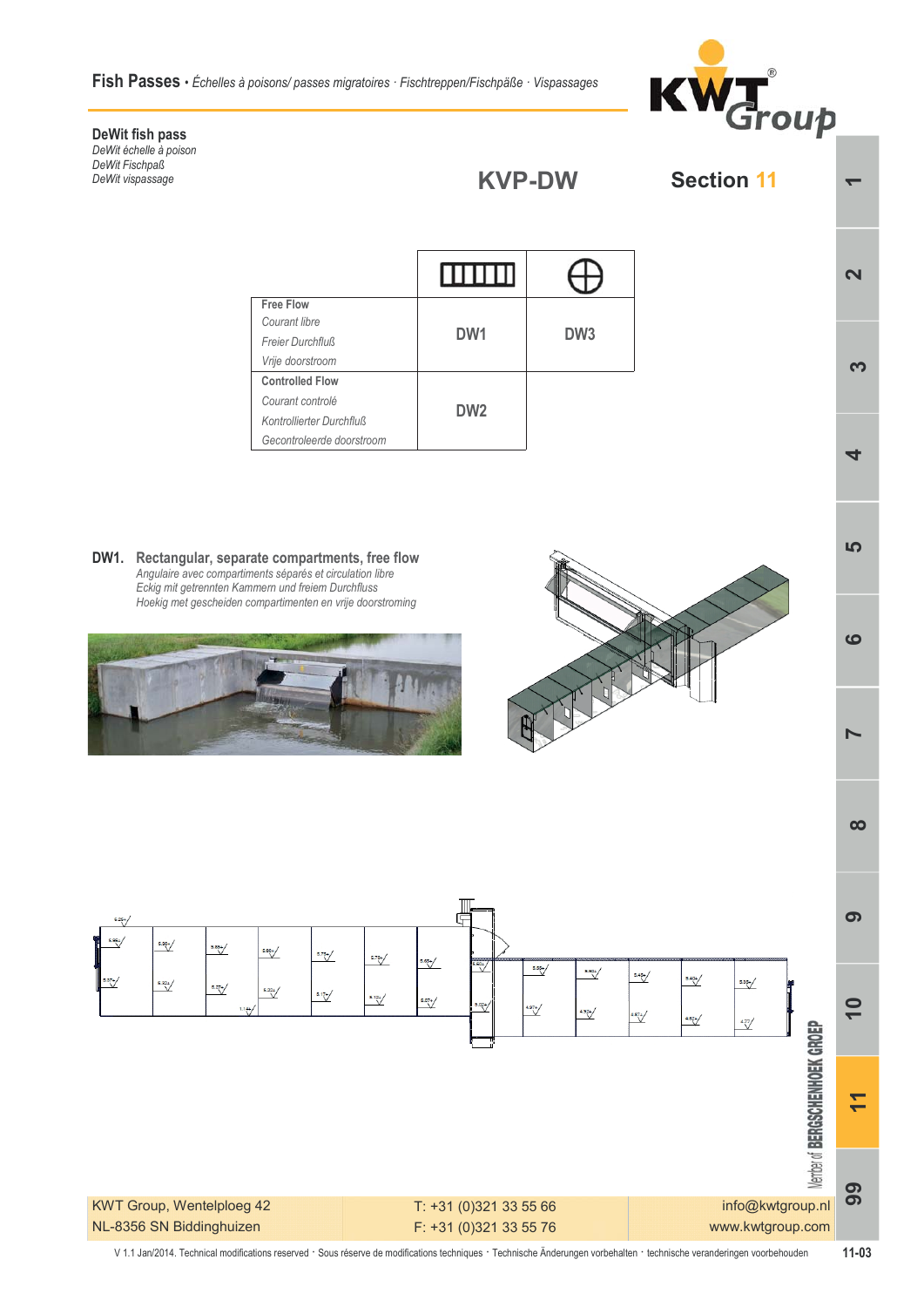Fish Passes · Échelles à poisons/ passes migratoires · Fischtreppen/Fischpäße · Vispassages



DeWit fish pass Devvit Han pass<br>DeWit échelle à poison<br>DeWit Fischpaß DeWit vispassage

## **KVP-DW**

**Section 11** 

DW2. Rectangular, with lockable separate compartments Rectangulaire, avec des compartiments séparés, à fermeture contrôlée<br>Rechteckig mit getrennten Kammern, kontrolliert absperrbar<br>Rechthoekig, met gescheiden compartimenten, gecontroleerd afsluitbaar

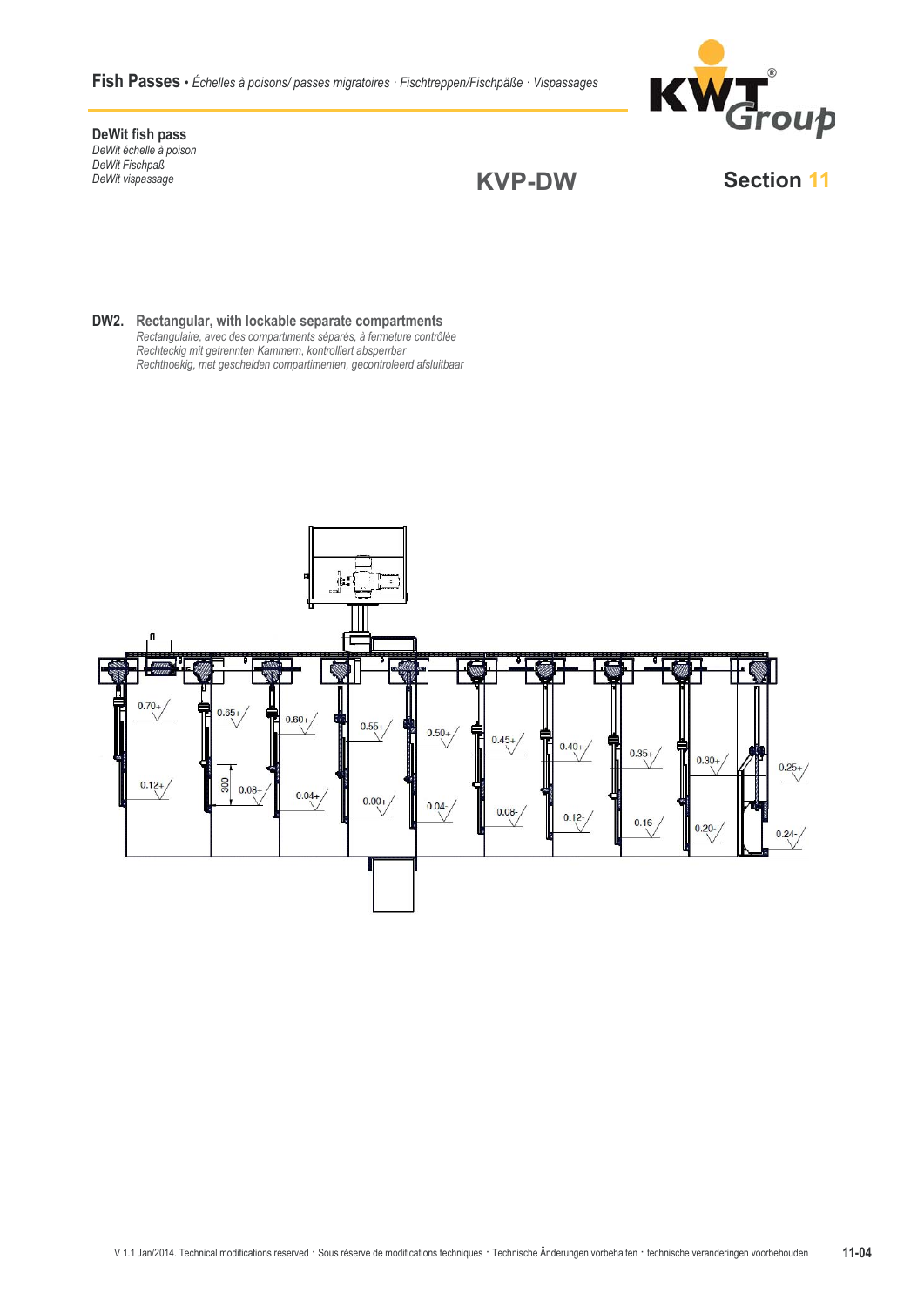Fish Passes · Échelles à poisons/passes migratoires · Fischtreppen/Fischpäße · Vispassages



 $\overline{\mathbf{N}}$ 

က

 $\overline{a}$ 

**LO** 

 $\mathbf{o}$ 

N

 $\infty$ 

 $\sigma$ 

 $\overline{\phantom{0}}$ 

 $\overline{1}$ 

**Section 11** 

DeWit fish pass DeWit échelle à poison DeWit Fischpaß DeWit vispassage

**KVP-DW** 

DW3. Round, free flow, with separate compartments Circulaire avec compartiments séparés, circulation libre Rund mit getrennten Kammern, freier Durchfluss Rond met gescheiden compartimenten, vrije doorstroom



Material specification KVP-DW · Matérieaux KVP-DW · Material KVP-DW · Materiaal DeWit vispassages

Stainless Steel 304, Stainless Steel 316L, HDPE or any combination thereof Acier inoxydable 304, Acier inoxydable 316L, HDPE ou une combinaison de matériaux Nichtrostender Stahl 304, nichtrostender Stahl 316L, HDPE oder eine Kombination daraus RVS 304, RVS 316L, HDPE of een kombinatie van materialen

KWT Group, Wentelploeg 42 NL-8356 SN Biddinghuizen

T: +31 (0)321 33 55 66 F: +31 (0)321 33 55 76

*<u><b>Remains of BERGSCHENHOEK GROEP</u>* info@kwtgroup.nl www.kwtgroup.com

V 1.1 Jan/2014. Technical modifications reserved · Sous réserve de modifications techniques · Technische Änderungen vorbehalten · technische veranderingen voorbehouden

 $11 - 05$ 

99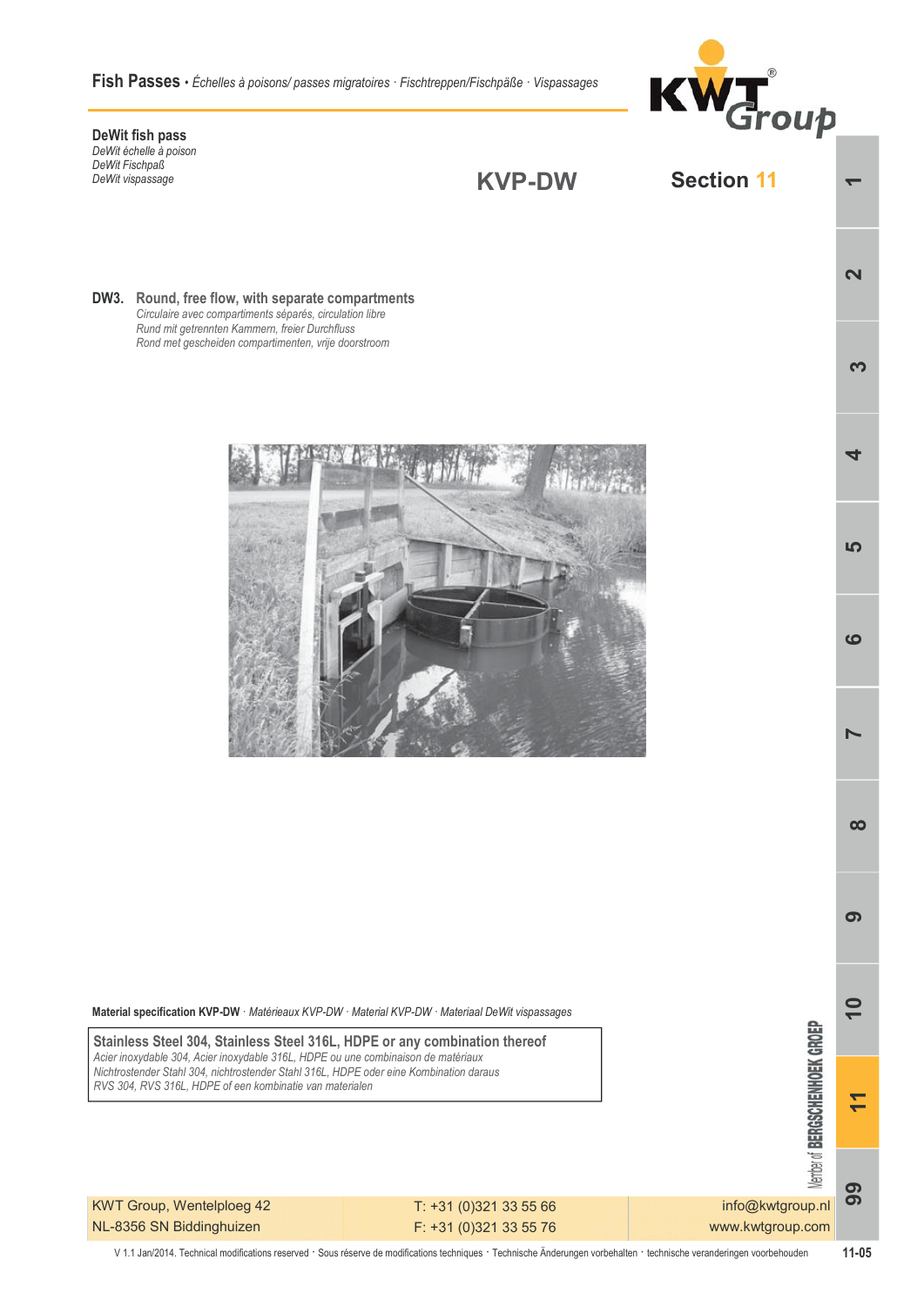

**KVP-VK** 

## **Section 11**

VK1a. Fish pass, single valve closure, ball float Passe migratoire à poissons retardée par corps flottant<br>Passe migratoire à poissons retardée par corps flottant<br>Fischfreundlicher Pass, verzögerte Schließung mit Schwimmer Vertraagde visvriendelijke passage middels drijverlichaam





## VK1b. Fish pass, multi-valve closure, ball float

Fish pass, muni-varve closure; barribat<br>Passe migratoire à poissons retardée par corps flottant et double vanne<br>Fischfreundlicher Pass, verzögerte Schließung mit Schwimmer und Doppelklappe<br>Vertraagde visvriendelijke passag

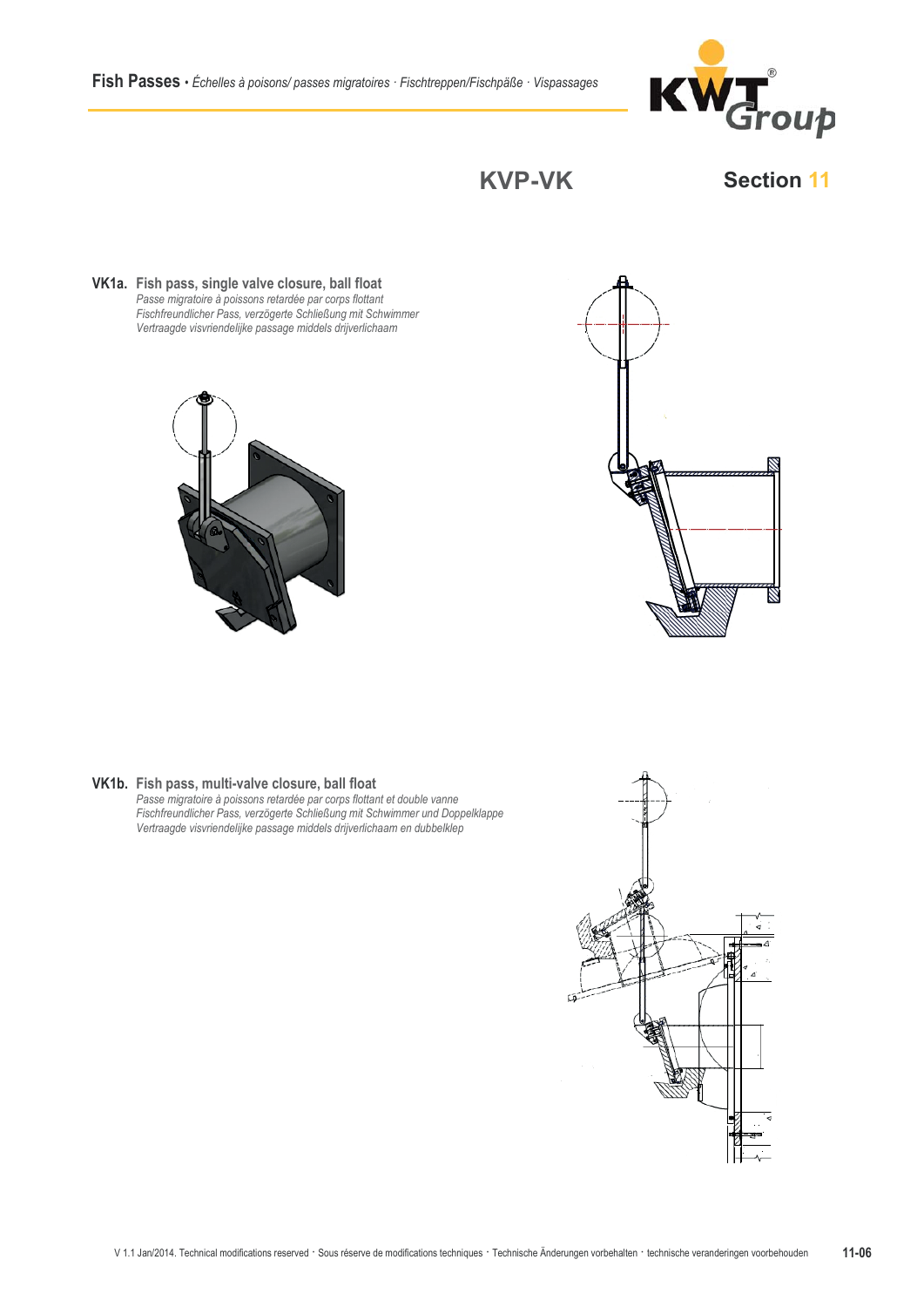





V 1.1 Jan/2014. Technical modifications reserved · Sous réserve de modifications techniques · Technische Änderungen vorbehalten · technische veranderingen voorbehouden  $11-07$